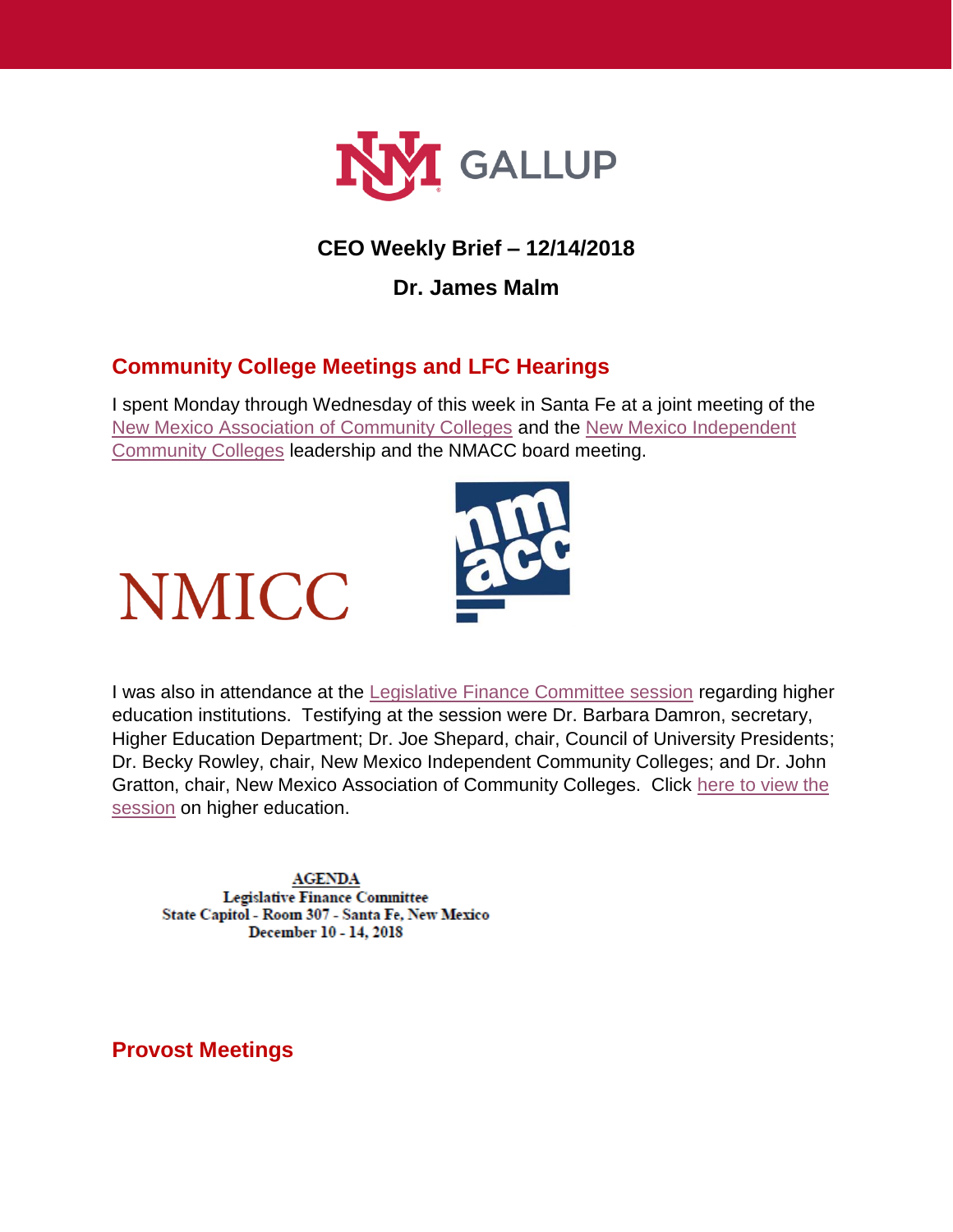On Thursday of this week, I met with Provost Richard Wood's staff and College of Education leadership to discuss how we can best deliver select baccalaureate degree completion and graduate degree programs at UNM-Gallup beginning in the fall 2019 semester. This opportunity to provide upper division and graduate coursework locally falls under the Right of First Refusal clause in our current [operating agreement with the](https://gallup.unm.edu/pdfs/LB-Operating-Agreement-signed.pdf)  [University.](https://gallup.unm.edu/pdfs/LB-Operating-Agreement-signed.pdf)



Local Advisory Chair Ralph Richards signs the operating agreement at the November 20, 2018 local advisory board meeting.

I also had the opportunity to brief the provost and his staff on UNM-Gallup's historic and forecasted dual and concurrent enrollment programming with our memorandum of understanding partners which include Middle College High School, McKinley Academy and Center for Career and Technical Education.

### **Graduation**

Commencement exercises will be at **10:00 a.m. Saturday, December 15** in the Miyamura High School gymnasium. Celebrating with our students as they cross the finish line is by far the favorite part of my job. This is what we are all about and I invite everyone to join us as we recognize the accomplishments of these 168 graduates. Congratulations to all of you as you get ready to make your impact on the world as UNM-Gallup alumni. We are proud of you and share in the excitement of your accomplishments.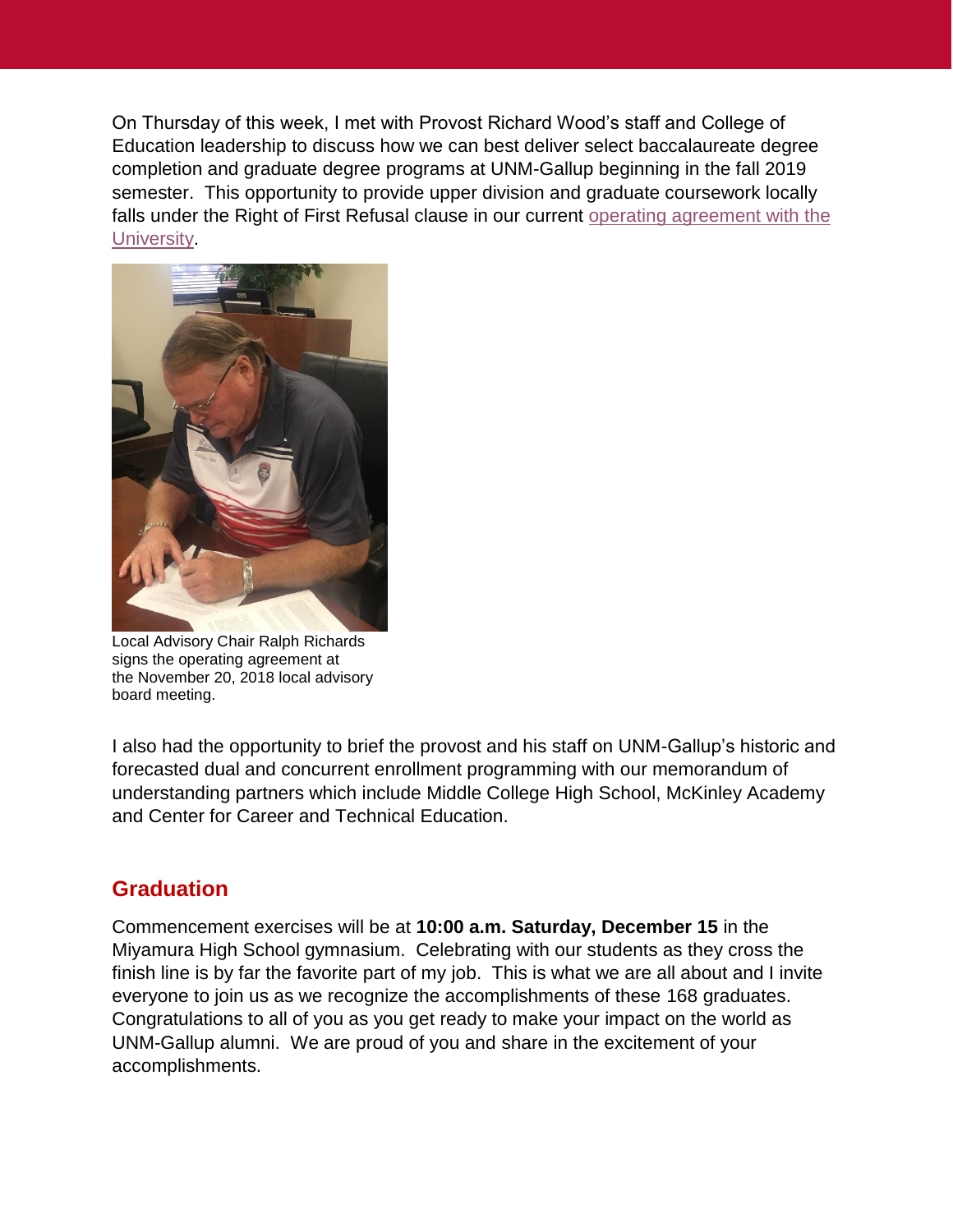